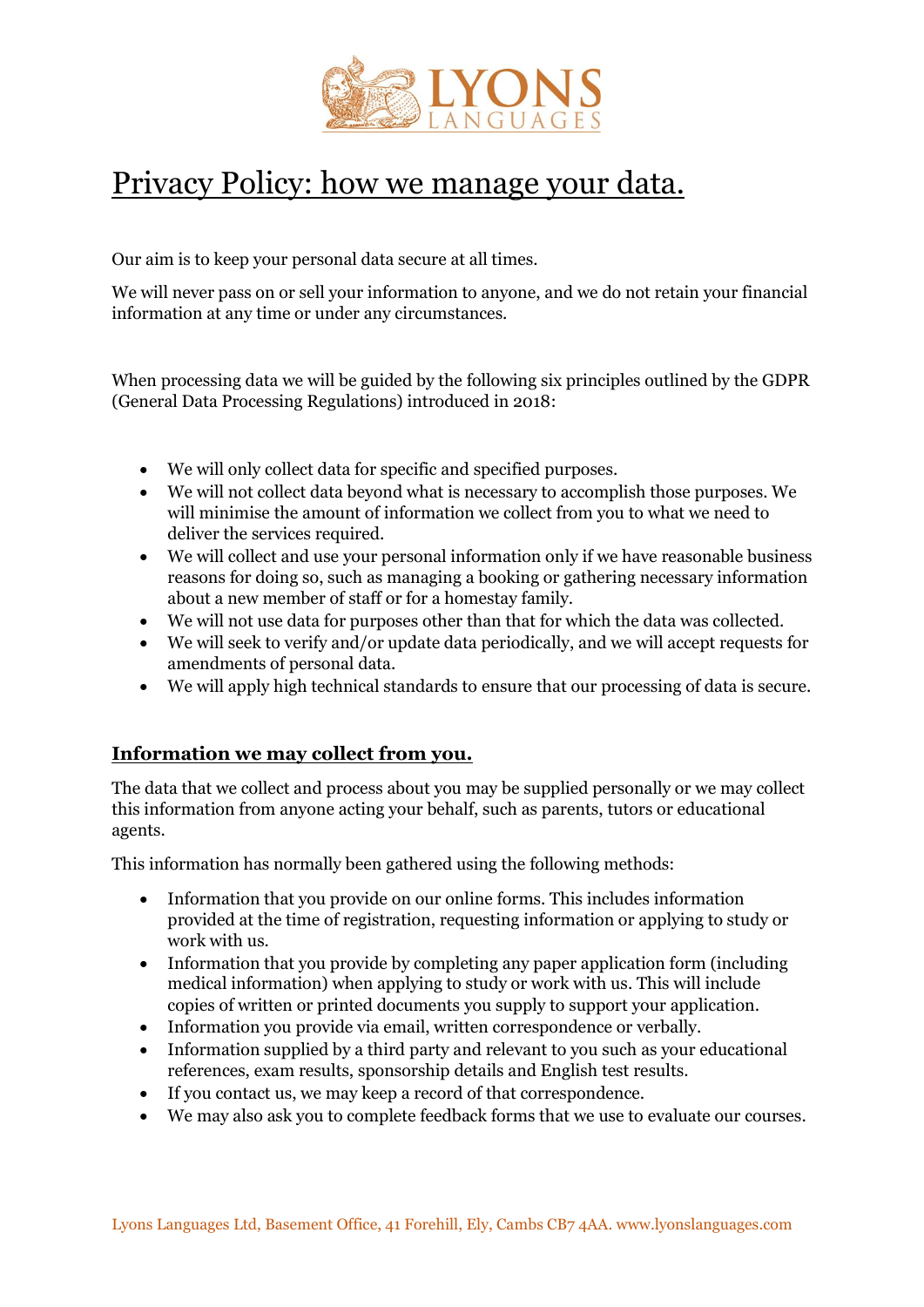

## **IP addresses and cookies**

If you accept cookies on our website, the cookie will collect information about your computer, including where available your IP address, operating system and browser type, for system administration and to report aggregate data. This is statistical data about our users' browsing actions and patterns and does not identify any individual. We will not collect personal information in this way.

Cookies help us to improve our site and to deliver a better, more personalised service. They enable us:

- To estimate our audience size and usage pattern.
- To store information about your preferences, and so allow us to customise our site according to your individual interests.
- To speed up your searches.
- To recognise you when you return to our site.

You may refuse to accept cookies by activating the setting on your browser which allows you to refuse the setting of cookies.

## **Where we store and use your personal data.**

The personal data that we collect from you will be primarily stored on our encrypted company computer. This will include among other things, the processing of your application and visa, arranging your studies, teaching and any tests or exams. We will also use it for managing your education, processing your payments or reporting on your progress to you, your parents, sponsors or educational agents (where appropriate).

Information may also be shared between staff as appropriate and as necessary to meet the needs of our business and to deliver your education.

The data may also be used to meet our regulatory, legal, inspection or compliance responsibilities. By submitting your personal data, you agree to this transfer, storage or processing by Lyons Languages Ltd. We will take all reasonable steps necessary to ensure that your data is treated securely and in accordance with this privacy policy.

Unfortunately, the transmission of information via the internet is not completely secure. Although we will do our best to protect your personal data, we cannot guarantee the security of your data transmitted to our site; any transmission is at your own risk. Once we have received your information, we will use strict procedures and security features to try to prevent unauthorised access and keep your information secure.

# **Disclosure of your information.**

We may disclose your personal information to third parties: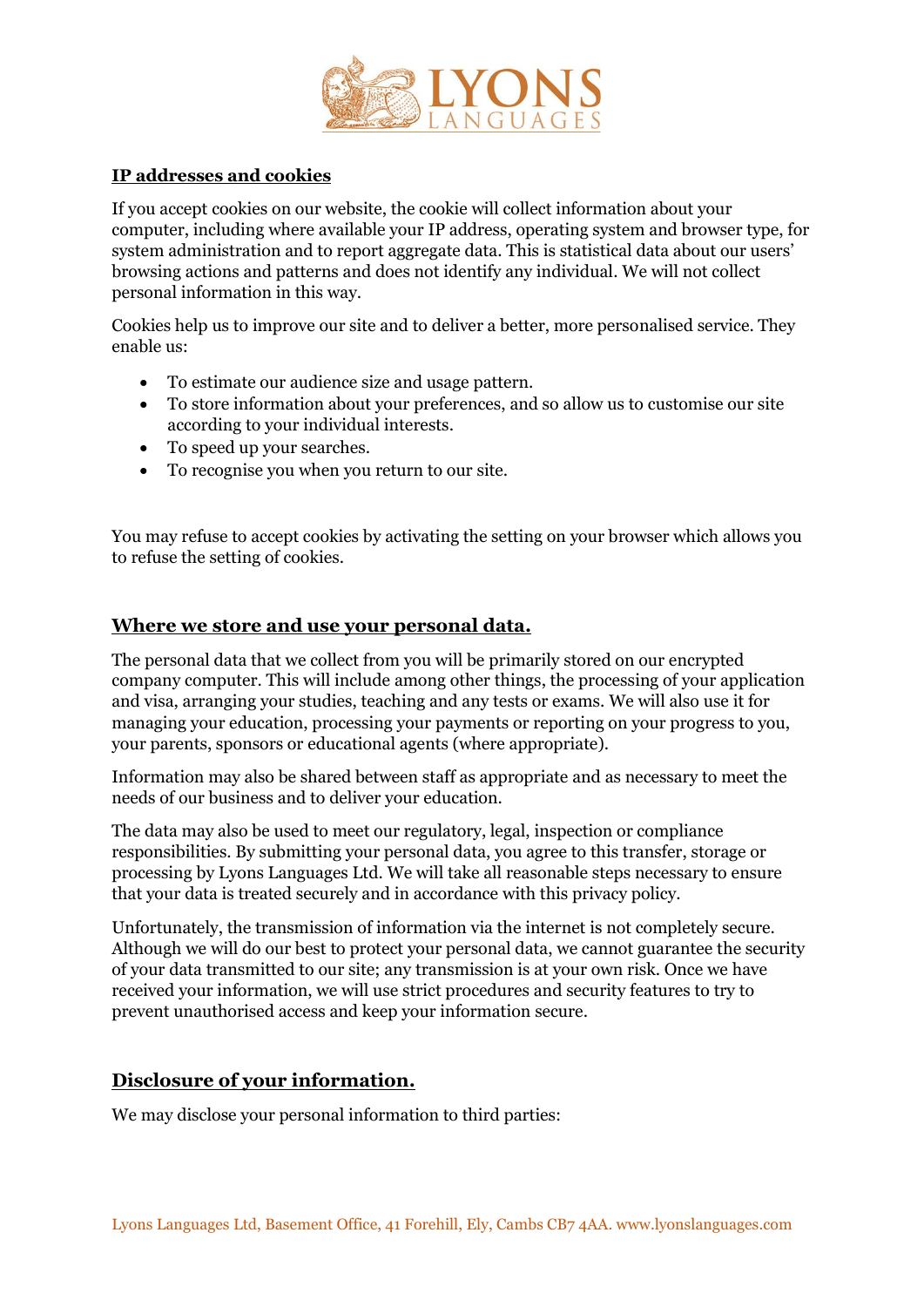

- If we are under a duty to disclose or share your personal data in order to comply with any legal obligation to do so. This includes exchanging information with national authorities such as, but not limited to, UKVI (UK Visas and Immigration), DBS (Disclosure and Barring Service) and the police.
- If appropriate we will also share your personal data with companies and organisations for the purposes of regulatory or inspection compliance and fraud protection.
- If you study with us and apply via an educational agent this information will be kept by them and disclosed to us.
- In the event of a medical emergency we will disclose your data to the appropriate medical authorities.
- If you have accommodation requirements we will pass the relevant details on to accommodation providers. You will be asked to consent to this before we do so.
- If you book an airport transfer we will pass the required information on to the transport providers.

# **Legal bases for processing your data.**

The GDPR establishes six legal bases for processing your data: these are Consent, Contract, Legal Obligation, Vital Interests, Public Task and Legitimate Interests.

We use different legal bases for processing your data depending on the purpose for collecting your data in the first instance:

- For all data collected as part of the process of enquiring about, applying for and booking a course or for any other related service (e.g. homestay, airport transfer or our social programme), or where you give us feedback about aspects of this provision, we process using Contract or Legitimate Interests, namely the fulfilment of the booking. This may include sending of your data to our partners such as Educational Tour Operators (ETOs), Government Agencies or Schools. Where required by law to do so, we may also process your data under Legal Obligation.
- Any processing of customer data not directly related to the fulfilment of a booking or related services, such as signing up to our mailing list. From time to time, we may use elements of the data you supply to target the messages we send to you. During your studies with Lyons Languages, we may also take photographs or videos of you, and the use and processing of these is also managed through Consent.
- For all data collected as part of managing our relationship with commercial and external partners, we process using Contract, Legitimate Interest and Legal Obligation, namely the maintenance of the commercial relationship. As emails to commercial partners are an important part of how we communicate with them, these are managed under Legitimate Interest.
- For all data collected as part of the process of employing and managing staff, we process using Contract, Legal Obligation and Legitimate Interests, namely the employment of the employee. This will include data required for HMRC, pensions and insurance. Emails to staff will be managed under Legitimate Interest.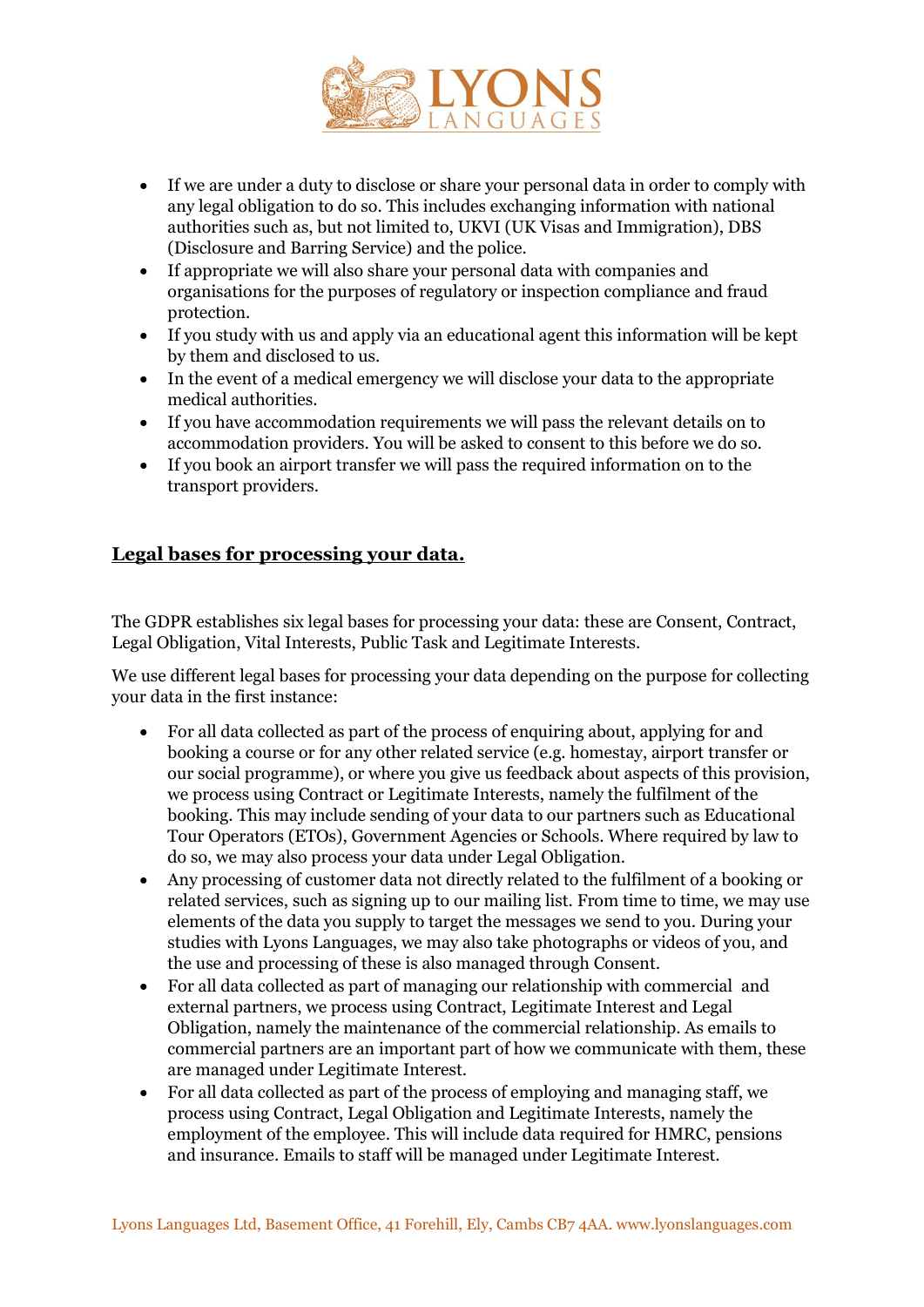

• For all data collected as part of the process of recruiting and managing homestay providers, we process using Contract, Legal Obligation and Legitimate Interests, namely the maintenance of the relationship with the homestay. As emails to homestays are an important part of how we communicate with them, these are managed under Legitimate Interest.

We may process any of your personal data identified in this policy where necessary for the establishment, exercise or defence of legal claims, whether in court proceedings or in an administrative or out-of-court procedure. The legal basis for this processing is Legitimate Interest, namely the protection and assertion of our legal rights, your legal rights and the legal rights of others.

We may process any of your personal data identified in this policy where necessary for the purposes of obtaining or maintaining insurance coverage, managing risks, or obtaining professional advice. The legal basis for this processing is Legitimate Interest, namely the proper protection of our business against risks.

We will make it as simple as possible for you to opt out of unwanted processing under Consent, providing it does not restrict our ability to provide you with the primary service you have requested.

We collect data for a wide range of purposes. Data is managed to ensure that it is either erased from our system when it is no longer required for the purpose for which it was collected, retained for legal reasons, or minimised and retained.

In certain situations, we are co-processors of information relating to marketing and booking clients with partners overseas (for example ETOs, schools, government and national sponsors). As such, we may transfer some data outside of the EU, but this will be limited to data necessary for the performance of a contract made in the interests of the individual (which is an exemption to the 8th principle of the GDPR legislation).

We remain responsible for the data held, processed or sent via our systems. We are not responsible for the security and processing of data which is held, processed or sent via our partners' systems. However, we require all of our partners to confirm that they will process data securely in line with the requirements of GDPR or the equivalent in their country. We do not sell your data at any time.

## **Special Category Data/Criminal Record Data.**

We may request health data from potential students and employees. This data has special protection under the GDPR under the specific conditions listed in Article 9(2) of the GDPR that processing is necessary either to protect the vital interests of the data subject, (or of another natural person where the data subject is physically or legally incapable of giving consent), or where processing is necessary for the purposes of preventive or occupational medicine or the assessment of the working capacity of an employee.

The school has safeguarding responsibilities and carries out DBS checks on all staff and other people who are likely to have direct supervisory responsibility for or unsupervised contact with young people under the age of 18.We may process and record securely risk assessments of these DBS checks where the disclosure is not clear.